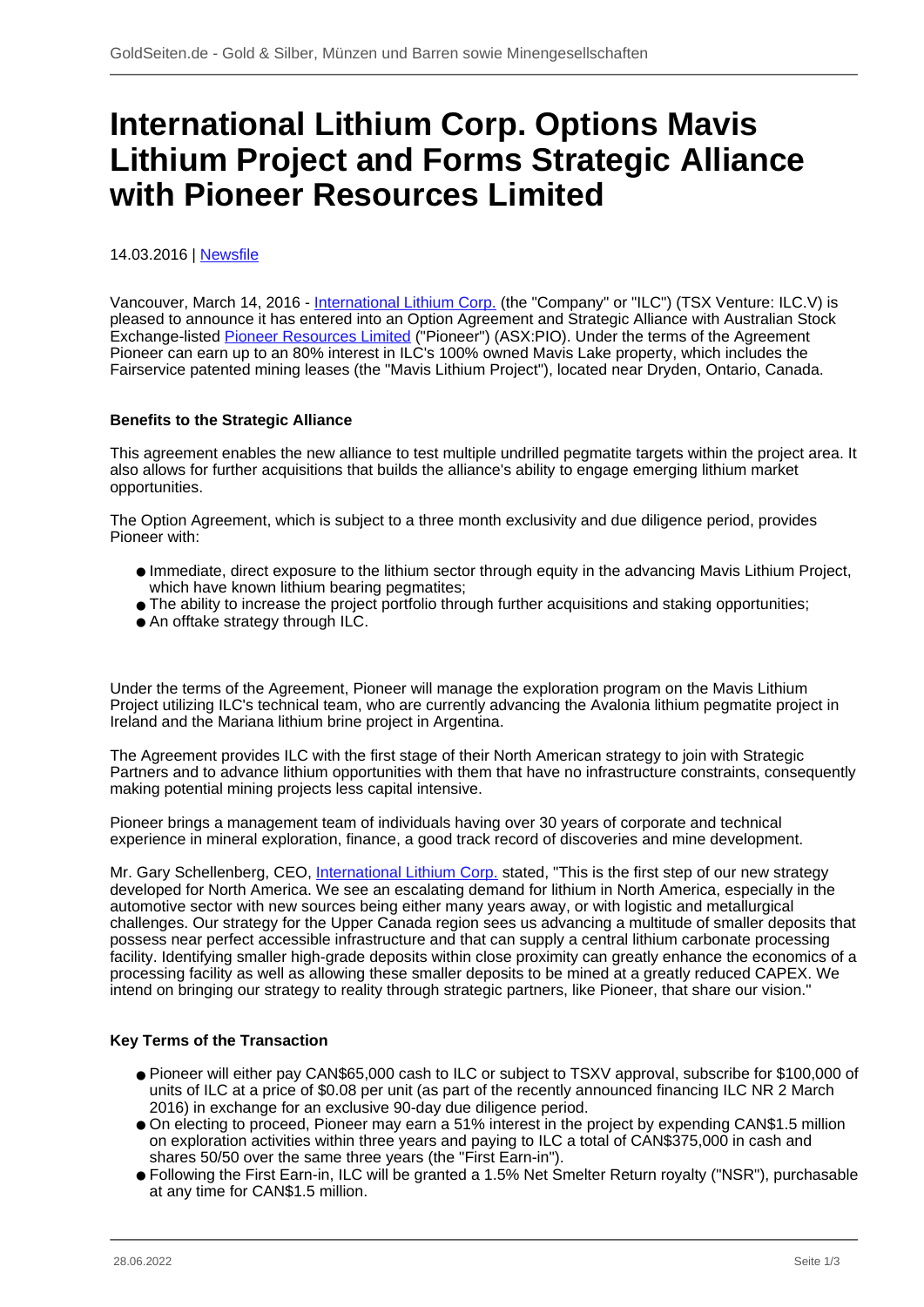● Pioneer will then be granted, if they choose, a Second Option where they can earn an additional 29% through expending CAN\$8.5 million within seven years (total CAN\$10 million over ten years). Thereafter the Parties will contribute on a pro-rata basis. If either Party dilutes to 15% Project Equity, their interest is converted to a 1.5% NSR.

### **About Mavis Lithium Project**

Key factors that make the Mavis Lithium Project attractive are its location and established infrastructure. Situated only 19 kilometres from the town of Dryden, Ontario and approximately 300 kilometres via the Trans-Canada Highway to Thunder Bay, an industrial centre in Ontario. Rail and power access are also readily available as well as a skilled workforce, experienced in sustainable natural resource development. The claim blocks comprise a total of 2,624 hectares and straddle a continuous pegmatite field exhibiting high-grade, well-evolved, lithium and tantalum zonation as well as significant levels of caesium and rubidium.

| <b>DDH</b> |       |               | From (m) To (m) Length (m) % Li2O |      |
|------------|-------|---------------|-----------------------------------|------|
| MF-11-08   | 2.25  | 11.00         | 8.75                              | 1.83 |
| MF-11-09   |       | 18.85 26.65   | 7.80                              | 2.58 |
| MF-11-12   |       | 125.00 141.00 | 16.00                             | 1.63 |
| MF-11-12   |       | 152.00 178.25 | 26.25                             | 1.86 |
| MF-11-13   |       | 19.00 24.00   | 5.00                              | 1.44 |
| MF-11-14   |       | 24.00 27.00   | 3.00                              | 2.15 |
| MF-11-152  | 78.40 | 85.00         | 6.60                              | 1.38 |
| MF-12-24   |       | 151.35 174.75 | 21.40                             | 1.51 |
| incl       |       | 165.55 174.75 | 9.20                              | 2.37 |
| MF-12-25   |       | 129.65 135.85 | 6.20                              | 1.51 |
| MF-12-28   | 6.00  | 12.00         | 6.00                              | 2.53 |
| MF-12-30   | 32.25 |               | 6.95                              | 1.45 |
| MF-12-33   | 22.00 | 30.50         | 8.50                              | 1.34 |
| MF-12-34   | 22.45 | 33.30         | 10.85                             | 1.05 |
| MF-12-36   | 27.75 | 38.50         | 10.75                             | 1.06 |

All widths reported are drill core widths and have not been converted into true width. These results were previously reported in news releases by the Company dated 10 January 2012 and 3 April 2013 and in the Company's MD&A for the year ending 31 December 2012.

Mr Wayne Spilsbury, a Director of ILC is also a Director of Pioneer.

John Harrop, P.Geo, FGS, is a Qualified Person as defined under NI 43-101 and has supervised preparation of the technical information contained in this news release.

#### **About International Lithium Corp.**

[International Lithium Corp.](/minen/1779--International-Lithium-Corp) is an exploration company with an outstanding portfolio of projects, strong